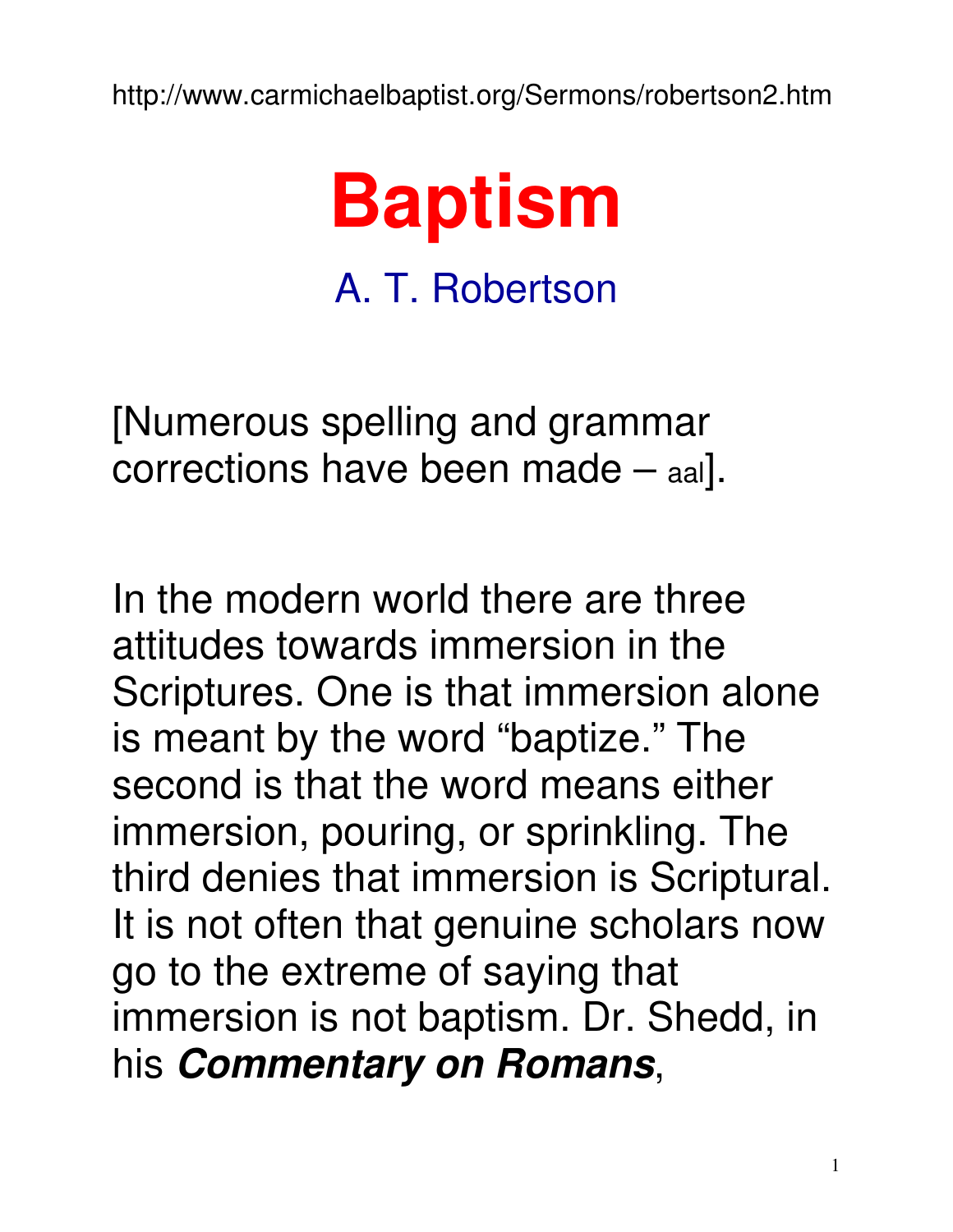endeavors to show that Paul, in Romans 6:4, did not connect baptism and burial.

But this species of exegetical gymnastics is so rare as not to be taken seriously by the student of Scripture. There is a much larger number of writers who freely admit that immersion is the proper meaning of baptize, but who insist that another meaning is permissible also in special cases. Hence, it is argued, one cannot properly insist on immersion alone as baptism. Dr. A. Plummer is a fine example of this type of scholars who wish to find some Scriptural justification for modern practices in Christian worship. Writing in **The New Hastings Dictionary of the Bible**, he says:

"The mode of using it was commonly immersion. The symbolism of the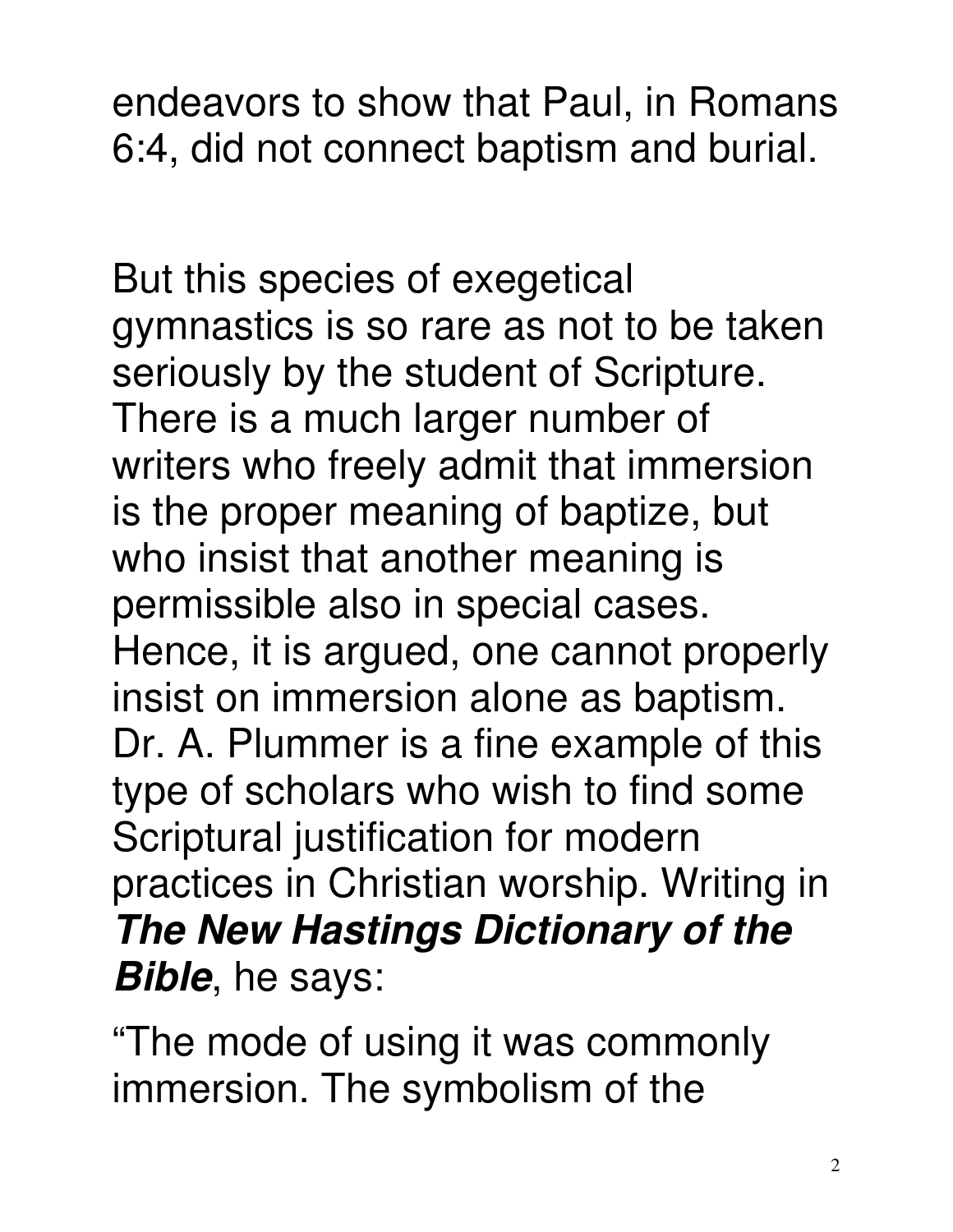ordinance required this. It was an act of purification; and hence the need of water. A death to sin was expressed by a plunge beneath the water, and a rising again to a life of righteousness by the return of light and air; and hence the appropriateness of immersion".

That would seem conclusive, if he had not added: "But immersion was a desirable symbol, rather than an essential," **mentioning the stock objections about household baptism**. The Baptists are by no means alone in claiming that nothing but immersion is taught in Scriptures. In fact, the overwhelming bulk of modern scholarship is with the Baptist contention on this point. The trouble is not so much here, as in the conclusion from this fact. The Romanist will say: "Yes, but the church had the right to change the mode of the ordinance." He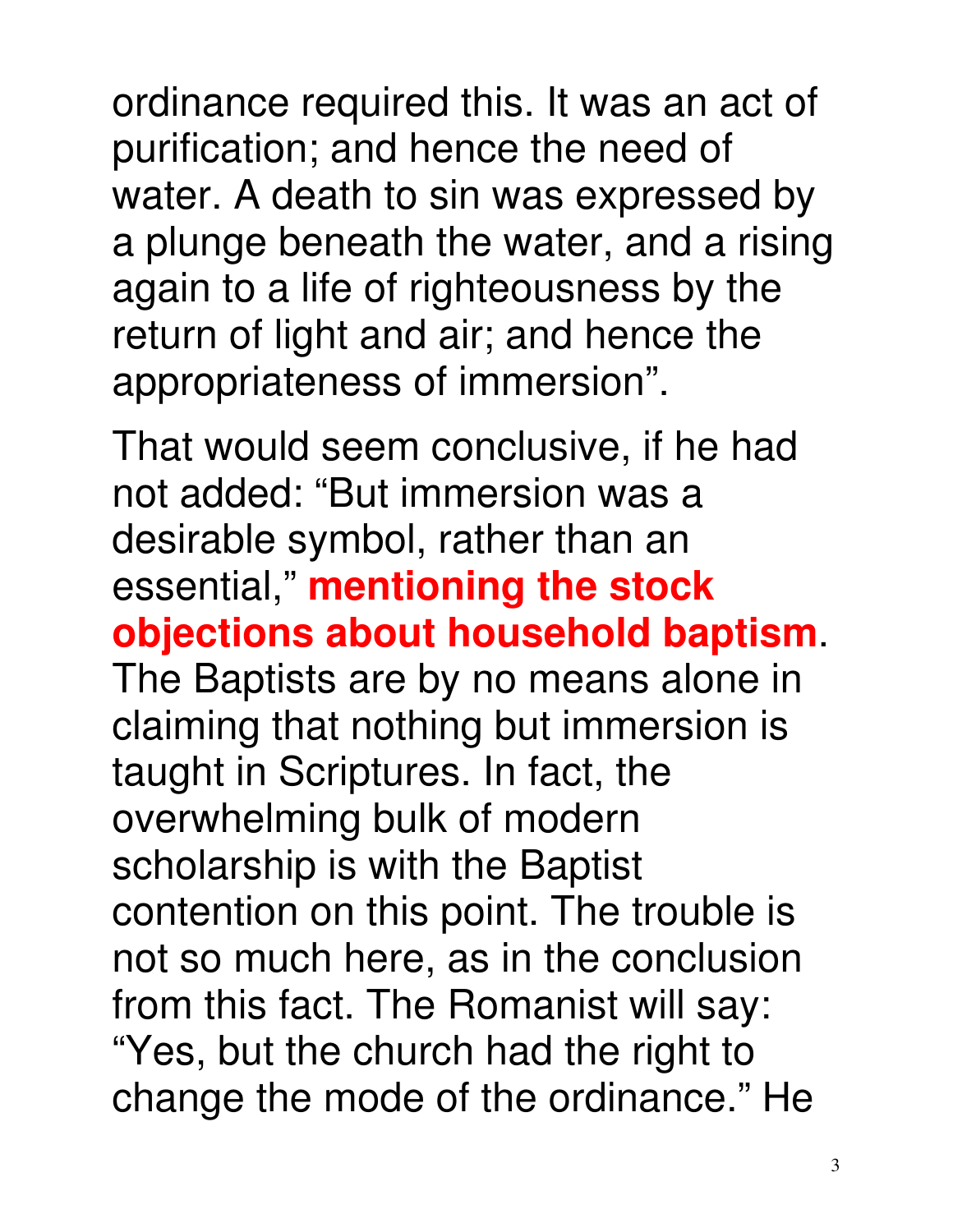falls behind the doctrine of an infallible church. The appeal to Scripture does not reach him. The Lutherans, as do many other Paedobaptists, admit it freely, but affirm that the form is a matter of indifference, and claim that pouring and sprinkling are more convenient, and more suitable to modern conditions and customs. It is denied by them that the form is essential to obedience to this command. This is the position of the majority of Paedobaptists. The wise line of argument with those who hold this view is to show that the form is essential to the symbol, that the very idea of baptism is destroyed when the form is broken, that an ordinance is meant in the nature of the case to be unchangeable; in accord to make it clear, that one loves the Bible must follow the Bible teaching. It is just at this point that most of the irritation arises in the discussion of this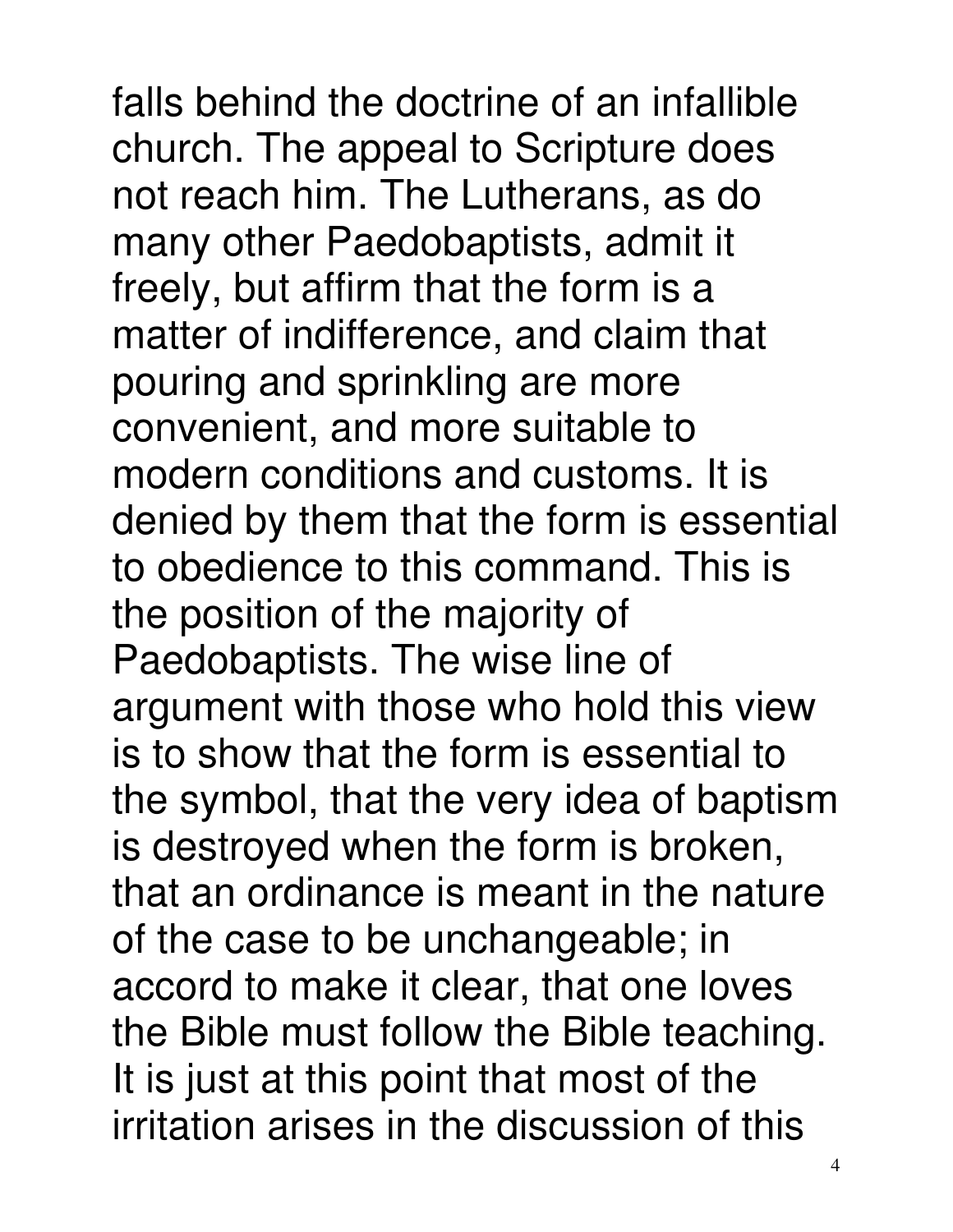subject. In our view we assume that none is baptized at all who is not immersed on a profession of faith. This is considered arrogance by many who differ from us, and it is frequently said that we make immersion essential to salvation. If we expect to reach those who disagree with us, we must take pains to be understood, and to make it clear that our stress on immersion is not because we consider it essential to salvation, but essential to the ordinance. Baptism is not essential to salvation, but we insist that, when one is baptized, he should be really baptized. Baptists also feel very strongly the beauty of the symbolism of baptism as a death and resurrection. We are unwilling to see the pictured truth of the ordinance destroyed by the substitution of some other act. Besides, we contend that the command of Jesus cannot be obeyed unless the thing commanded by Him is done.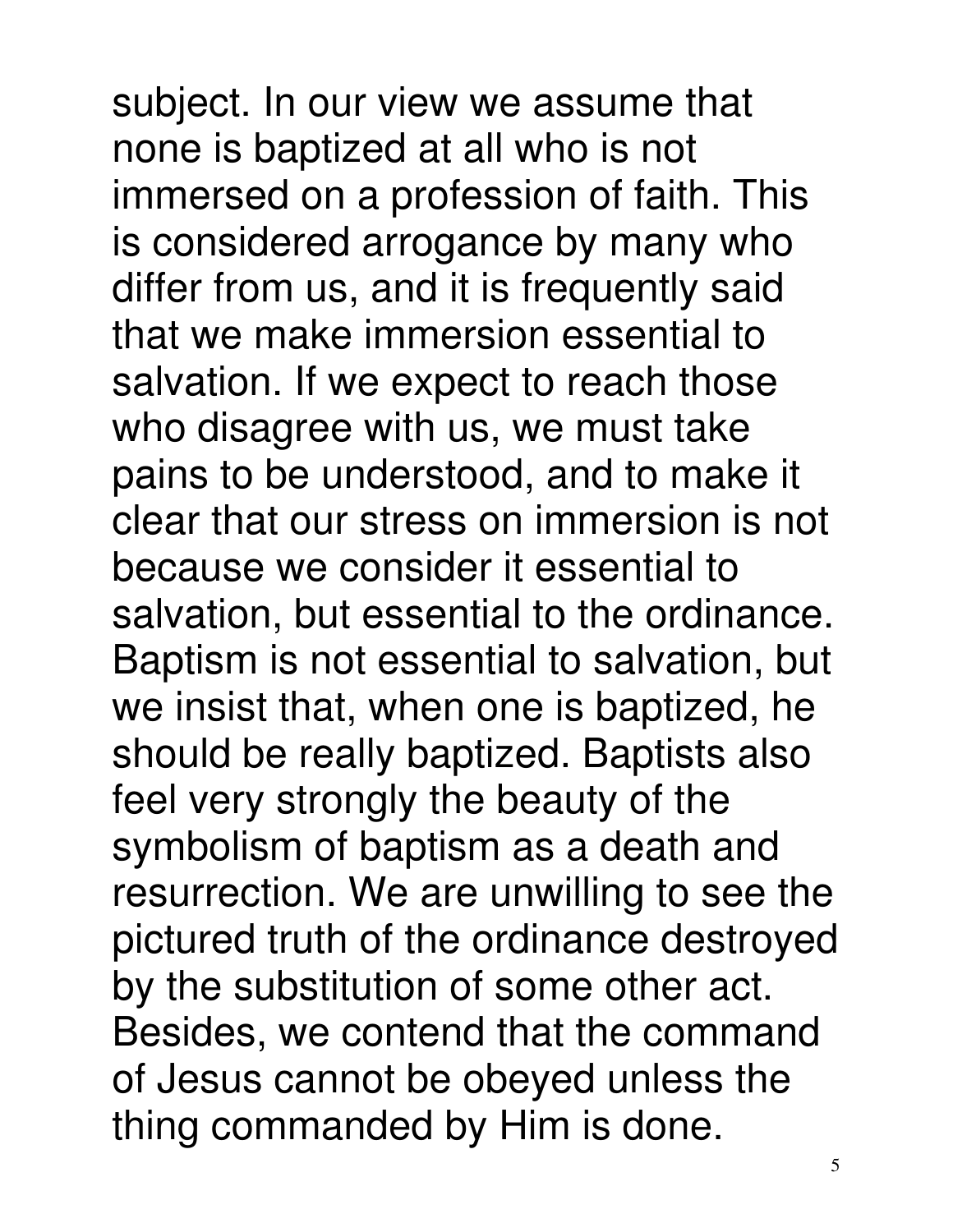#### **The Substitution of Sprinkling for Immersion**

It is a commonplace among scholars that the council of Ravenna in 1311 was the first council to put sprinkling on a par with immersion. This permission to use sprinkling, says **The Schaff-Herzog Cyclopedia of Religious Knowledge**, "was favored by the growing rarity of adult baptism." Up to this time, sprinkling was only allowed in the case of the sick, and gradually for infants. **It was the doctrine of baptismal regeneration that led both to infant baptism and sprinkling**. The belief that only the baptized were saved caused something to be done that would answer for baptism to insure salvation. Luther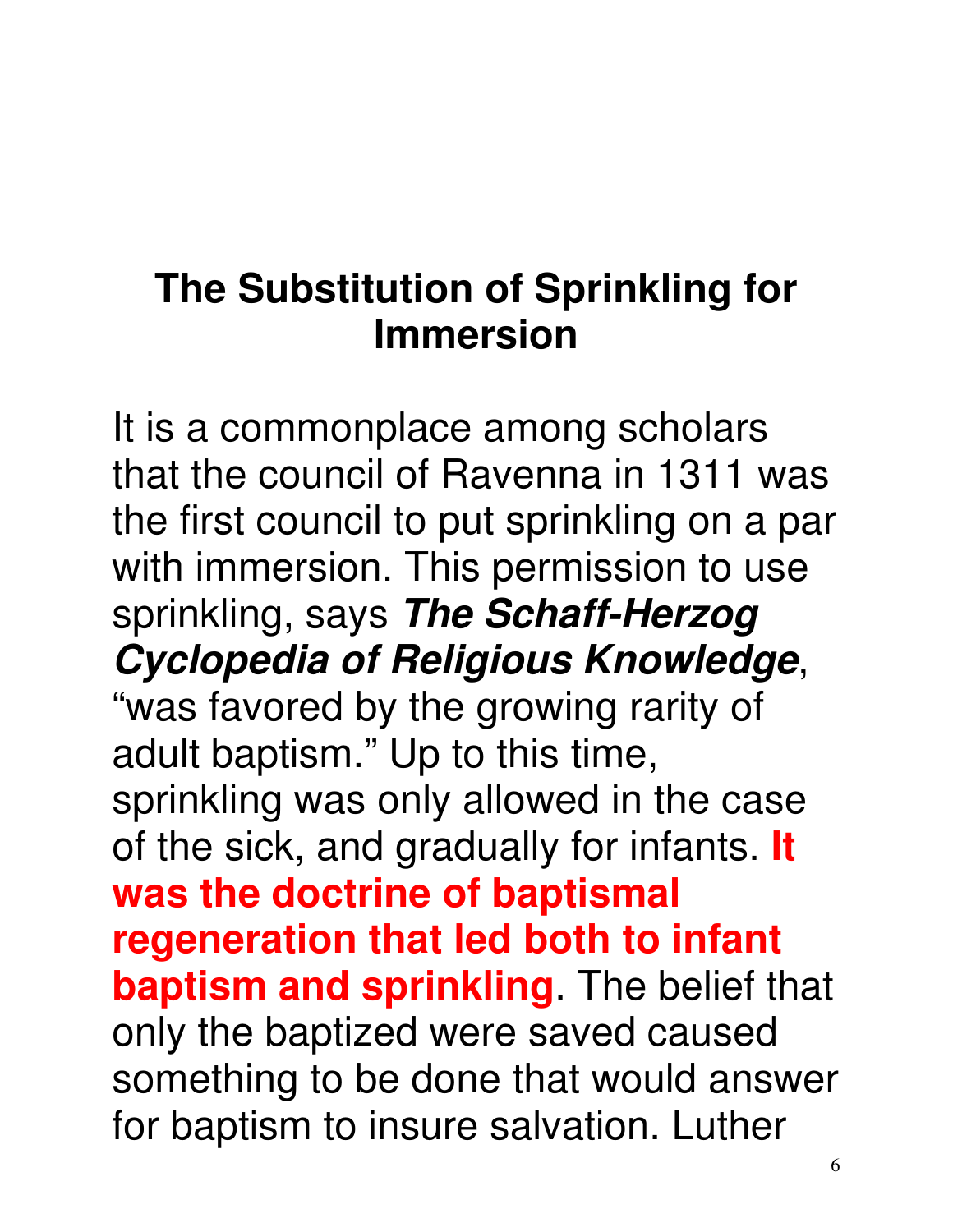took the side of immersion and tried to stem the tide toward sprinkling, but he failed. Calvin considered it a matter of indifference. Roman Catholics stand by the council of Ravenna. The Continental Anabaptists were divided as to immersion. Modern advocates of sprinkling stand for a rite that gained its triumph at the close of Middle Ages.

#### **The Greek Church**

**The Greek Christians did not accept the decision of Ravenna, and did not cease the practice of immersion.** This is a very striking testimony to the meaning of baptize, since the Greeks are credited with knowing the meaning of words in their own language. It is true, they practice triple immersion, but this fact has no bearing on the question of immersion or sprinkling.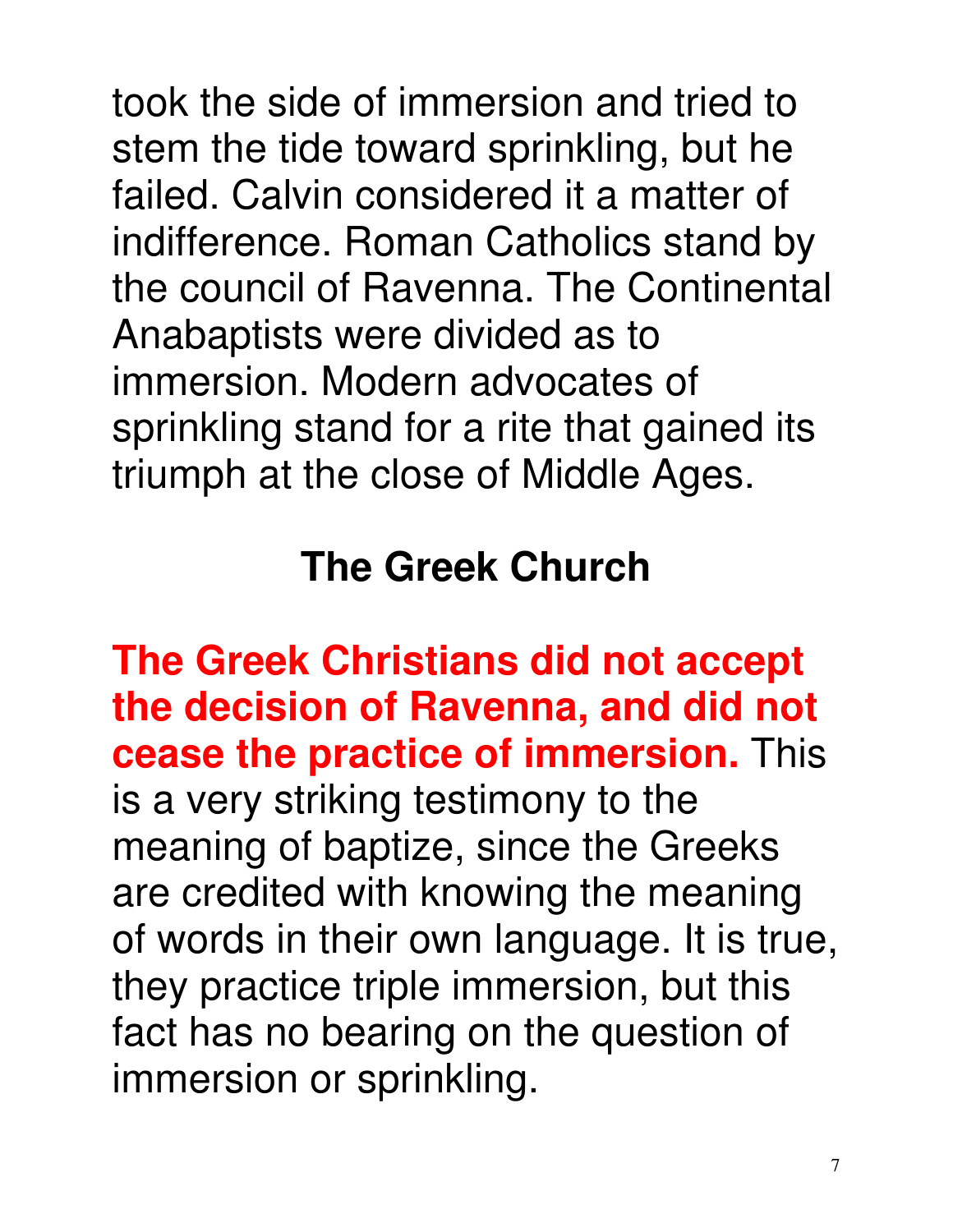# **The Early Fathers**

There is such a wealth of testimony here that one hesitates what to use. I have before me, as I write, **The Greek Lexicon of the Roman and Byzantine Period from 140 BC to AD 1100, by** Prof. E. A. Sophocles, himself a native Greek. This book is the standard authority for this period of the Greek language, and is invaluable in the study of ecclesiastical terms. He, in accordance with all Greek lexicons, gives "dip, immerse, plunge" as the meaning of the word. He refers to Barnabas, Ignatius, Justin Martyr, Irenaeus, Origen, Cyril, Gregory, Epiphanies, etc… to prove the mode. Moreover, Barnabas and the Shepherd of Hermes both speak of "going down into the water" and "coming up out of the water." Tertullian uses the Latin word "merit," "to plunge."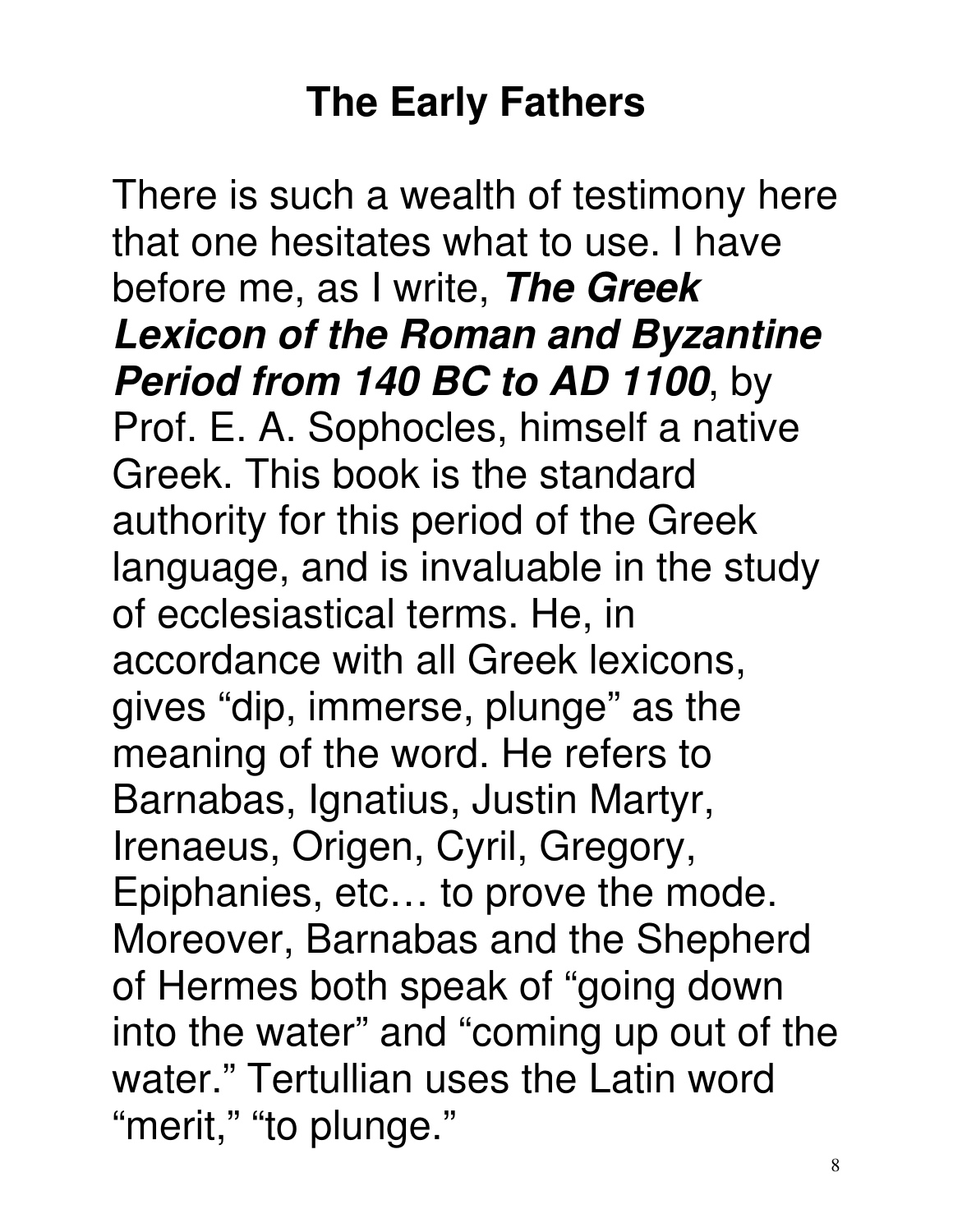# When the Teaching of the Twelve came

to light, there was much ado made because this document of the second century permitted pouring when immersion could not be done. This is true. Already, the doctrine of baptismal regeneration had arisen, and so much stress was laid upon baptism that when there was not enough water for immersion, pouring was allowed. But this is not the Scripture teaching. No such emphasis is laid upon baptism by the New Testament. Moreover, in the Teaching of the Twelve, when pouring is allowed a different word is used from "baptizo." The word used is "ekcheo," a word never used in the New Testament in connection with baptism. Now the fact that "ekcheo" is used for pouring, as distinguished from "baptizo," proves that "baptize" does not mean pour.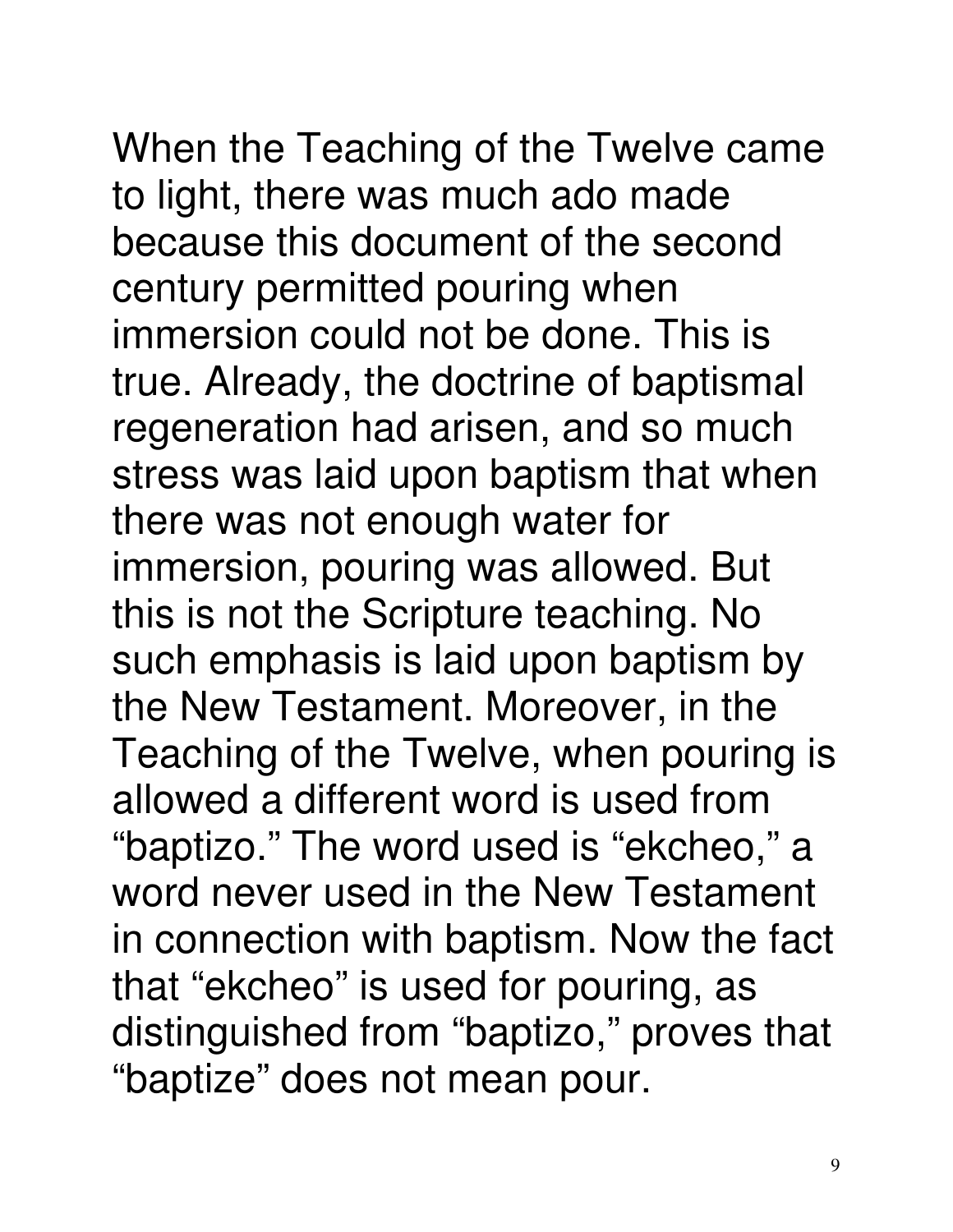# **Ancient Greek**

"Baptizo" is not used as often as "bapto" from which it is derived. But each means to dip, to plunge. Both words are used in figurative expressions also, as all words are. One can be plunged in grief, immersed in cares, etc. **Liddell and Scott's Standard Greek Lexicon** (seventh edition) gives not a single example that permits pouring or sprinkling. What the precise difference is between "bapto" and "baptize" has not been determined. In practical usage no real distinction can be observed, except "baptize" is more common in later Greek; "bapto" is the earlier idiom. We have the same situation concerning "raino" and "rantizo," to sprinkle. The ancient Greeks used "raino," and later Greek used its derivative, "rantizo," but with no real difference in sense.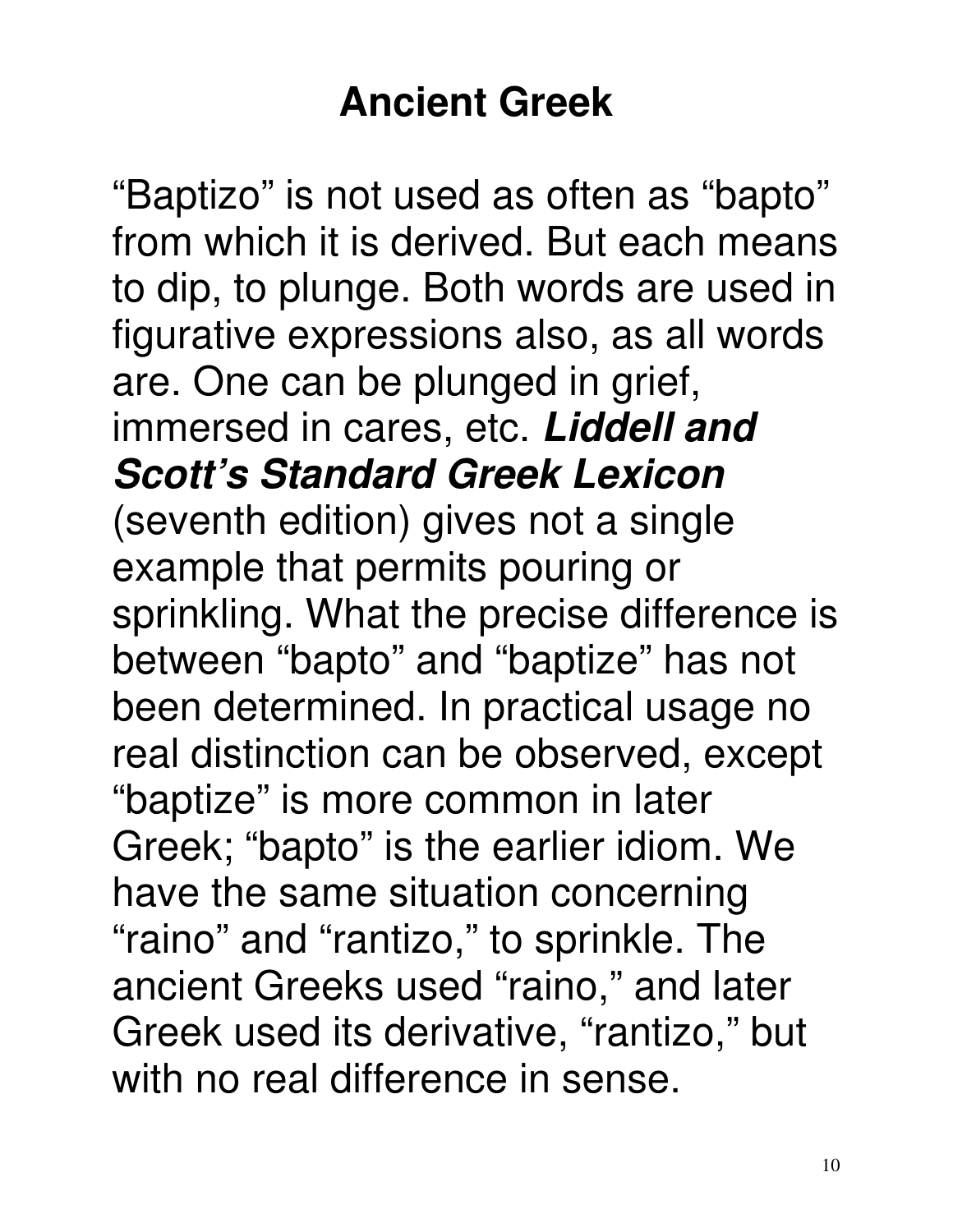### **Contemporary Greek**

The Biblical Greek is based on the Universal Dialect, which was occasioned by the spread of the Macedonized Attic by the conquests of Alexander the Great, Plutarch, Dio, Cassius, Lucian, Philo, Josephus, Polybius, Diodorus, Strabo, all use "baptizo," and all use it in the sense of dip. These writers wrote in the language which lay immediately behind Biblical Greek, and were in a sense contemporaries of Biblical Greek. Plutarch speaks of dipping ("baptize") himself into the lake. Josephus (**Antiquities** XV.,3,3) tells of young Aristobulus, brother of Mariamne, who went swimming with some of Herod's servants. At the proper time, in the dark of the evening, they "dipped him as he was swimming," and so he was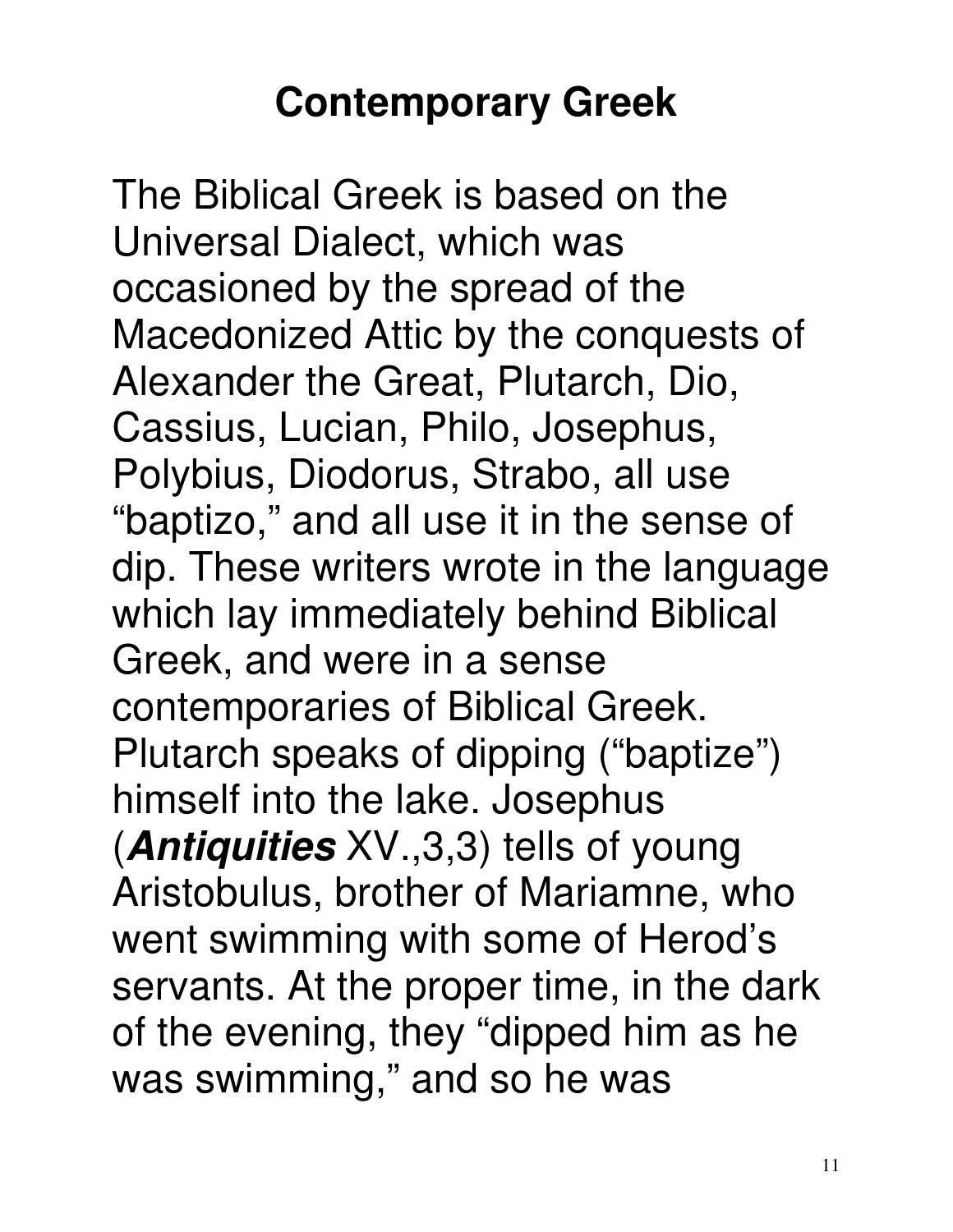drowned. The word "baptize" is here used for "dipped."

## **The Septuagint**

Both "bapto" and "baptize" are used in the **Septuagint** translation in literal and figurative senses, but always with the sense of dip. In 2 Kings 5:14, we read of Naaman: "Then went he down, and dipped himself seven times in the Jordan." There the Septuagint uses "baptize" for "dipped."

#### **The New Testament**

The New Testament is based immediately on the Dialect. Prof. Sophocles (**Lexicon for Roman and Byzantine Periods**) says of "baptize": "There is no evidence that Luke and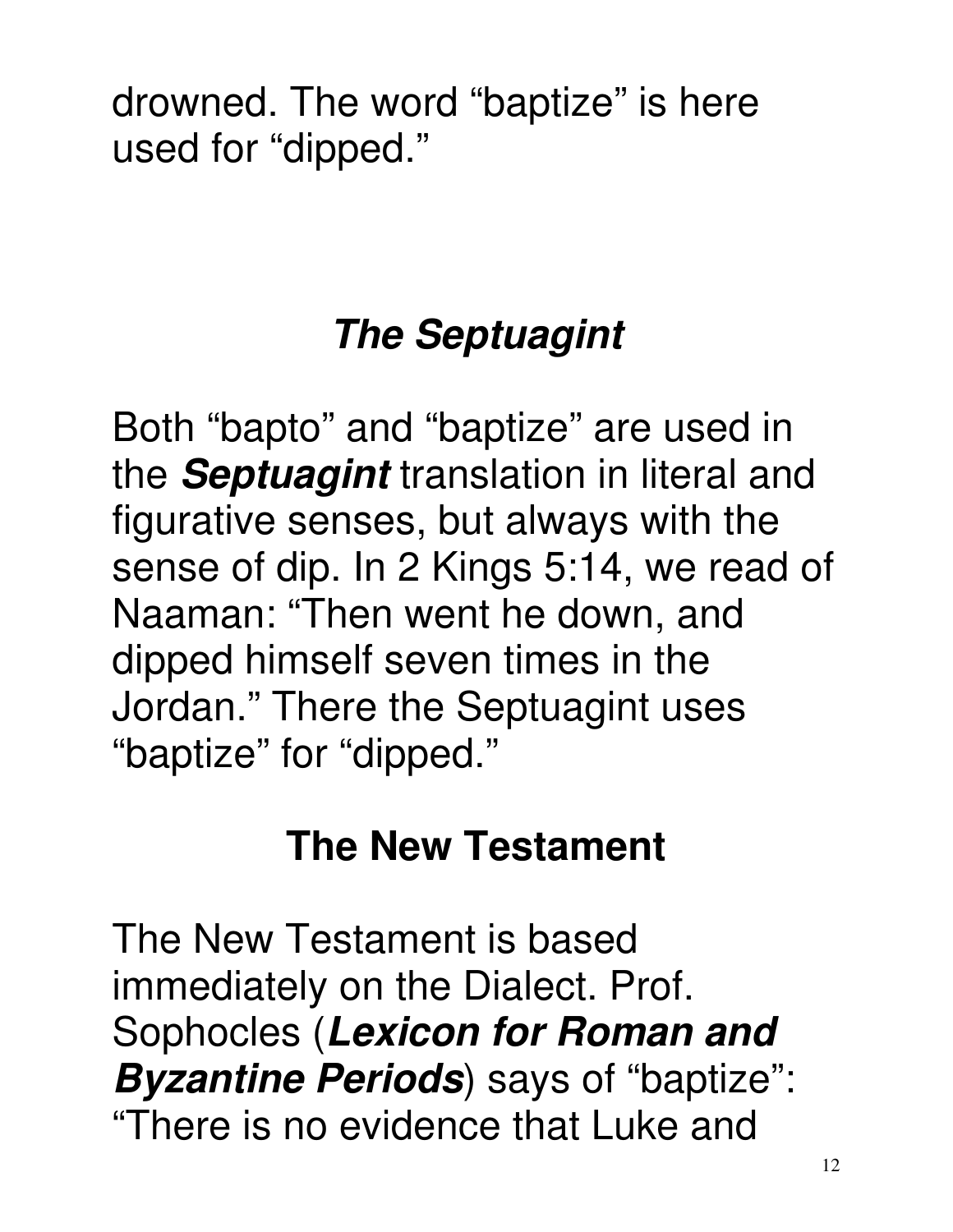Paul and the other writers of the New Testament put upon this verb meanings not recognized by the Greeks." The word assumes a technical application to a special ordinance in the New Testament, but the act used as an ordinance is the original and persistent meaning of the word. The Jews had ablutions before John the Baptist introduced the ordinance of baptism. Some of those ablutions were immersions, but there is no evidence that the Jewish Proselyte baptism of later times (which was also immersion) existed before the time of Christ. In Luke 11:38 we are told that the Pharisee marveled at Jesus because "He had not first washed before dinner." The word for wash is "baptizo," and refers to the Pharisaic scrupulosity about ceremonial defilements. To make sure of ceremonial purity, a whole bath was felt to be necessary. In Mark 7:4 we read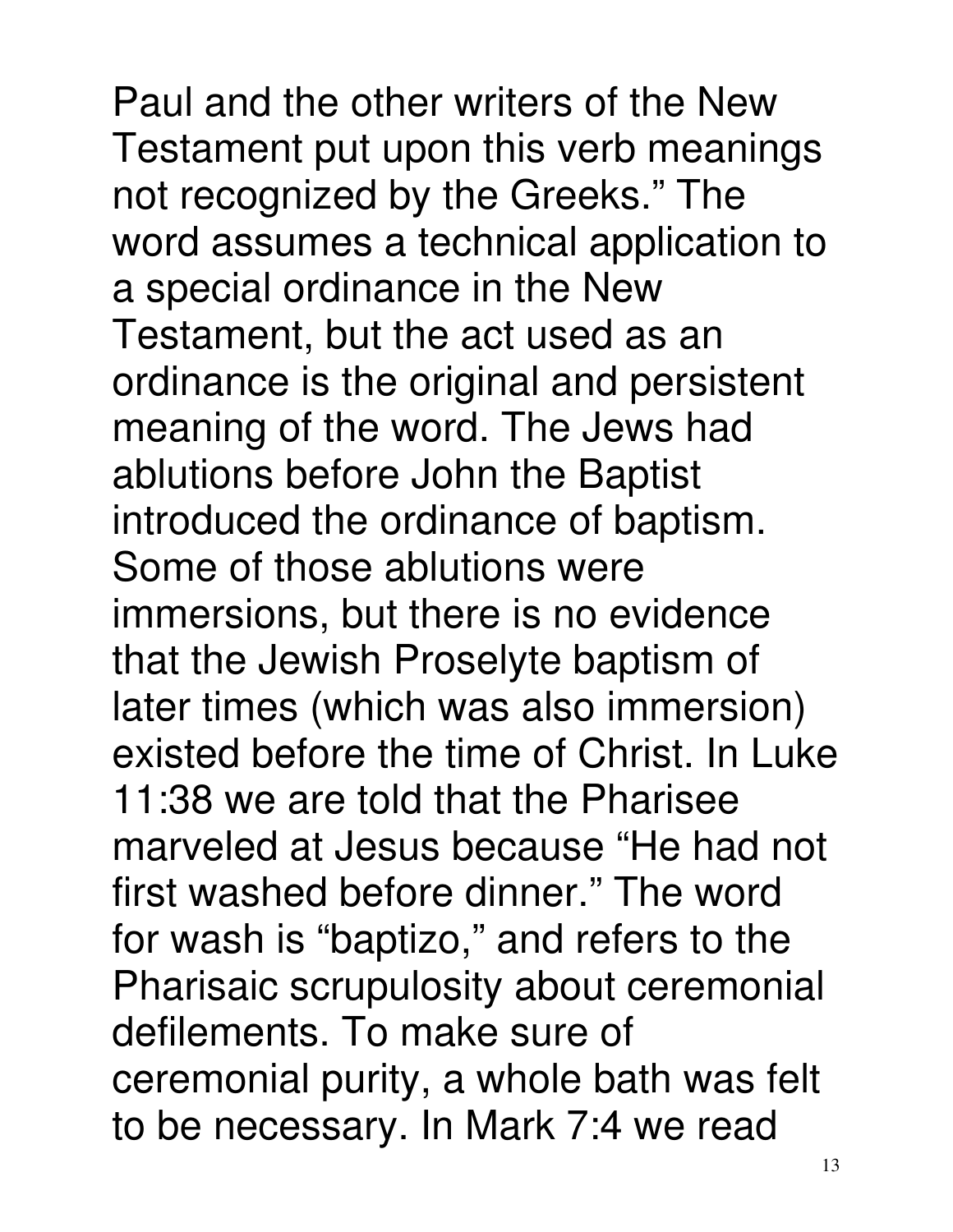that when they come "from market, except they wash, they eat not." There again "baptize" is used for wash. Some ancient documents here read "rantizo," sprinkle, showing clearly that "baptize" and "rantizo" mean different things. The reading "rantizo" doubtless arose from the difficulty felt by those not Jews in thinking that everybody would go to the trouble of taking a bath after coming from the market before meals. In Luke 16:24 "bapto" is translated dip, "that he may dip the tip of his finger in water." "Baptizo" is used in the figurative sense in the New Testament, but always in harmony with the original and literal meaning of the word.

The baptism of death, of fire, of the cloud, of the Holy Spirit, all preserved the same imagery of the literal usage. The way to learn the real meaning of a word is not from the metaphor, but from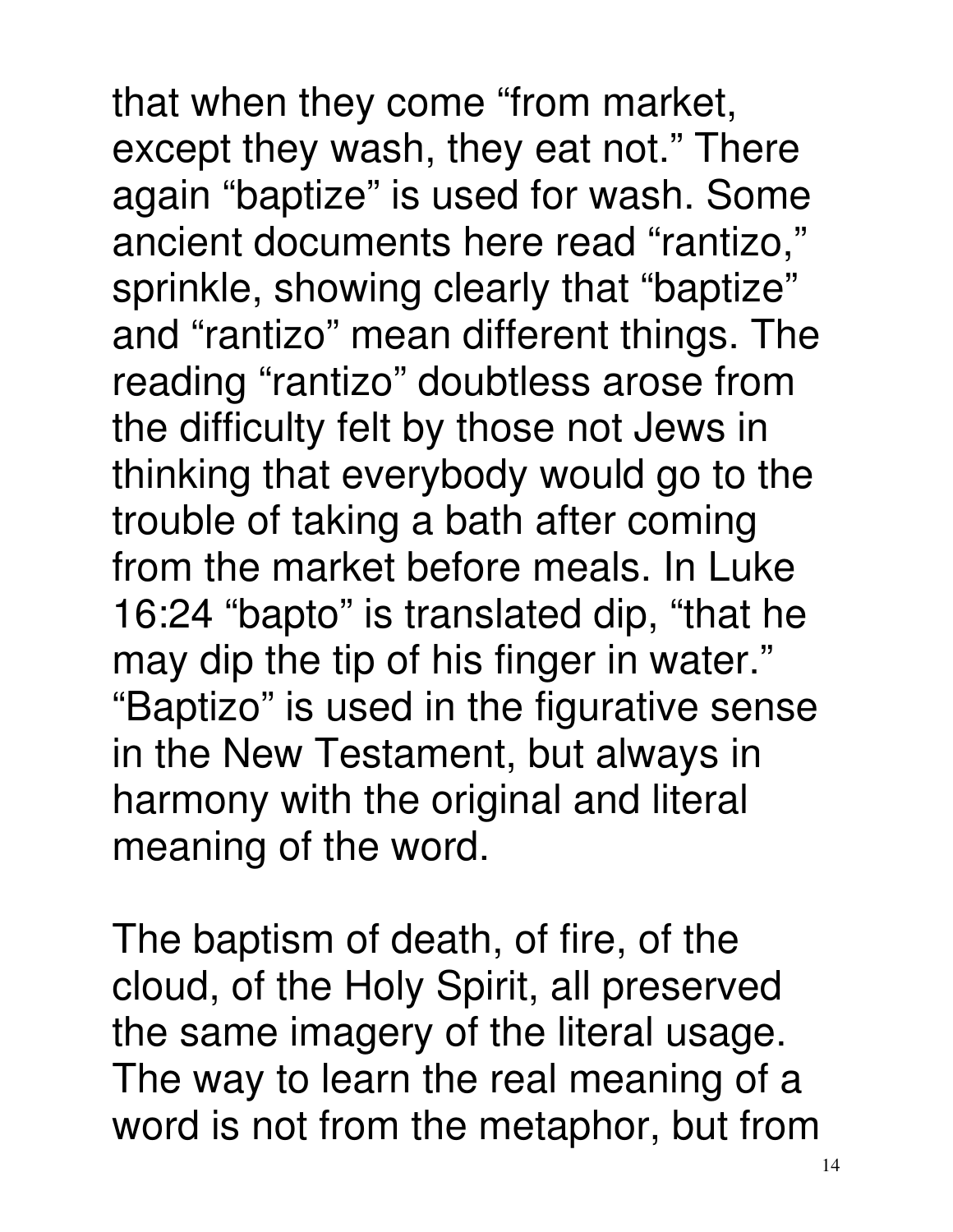the literal sense. We have seen from the use of the word "baptize" in Greek writers of all ages, from the time of Homer till Modern Greek, that "bapto" and "baptize" mean to dip. So then, the presumption is all in favor of this idea in the Bible, unless the connection makes it impossible, and renders a peculiar sense proper which does not elsewhere exist. We have seen that the Septuagint translation of the Old Testament "bapto" and "baptize" mean to dip or immerse in a literal and figurative sense. What, then, is the sense when "baptize" is used for the ordinance of baptism? We observe at once that "rantizo", to sprinkle, and "eccheo," to pour, or both used in the New Testament, but never in connection with the ordinance of baptism. The word "baptize" is consistently used throughout. We should expect "baptize" to have one meaning, since we have observed this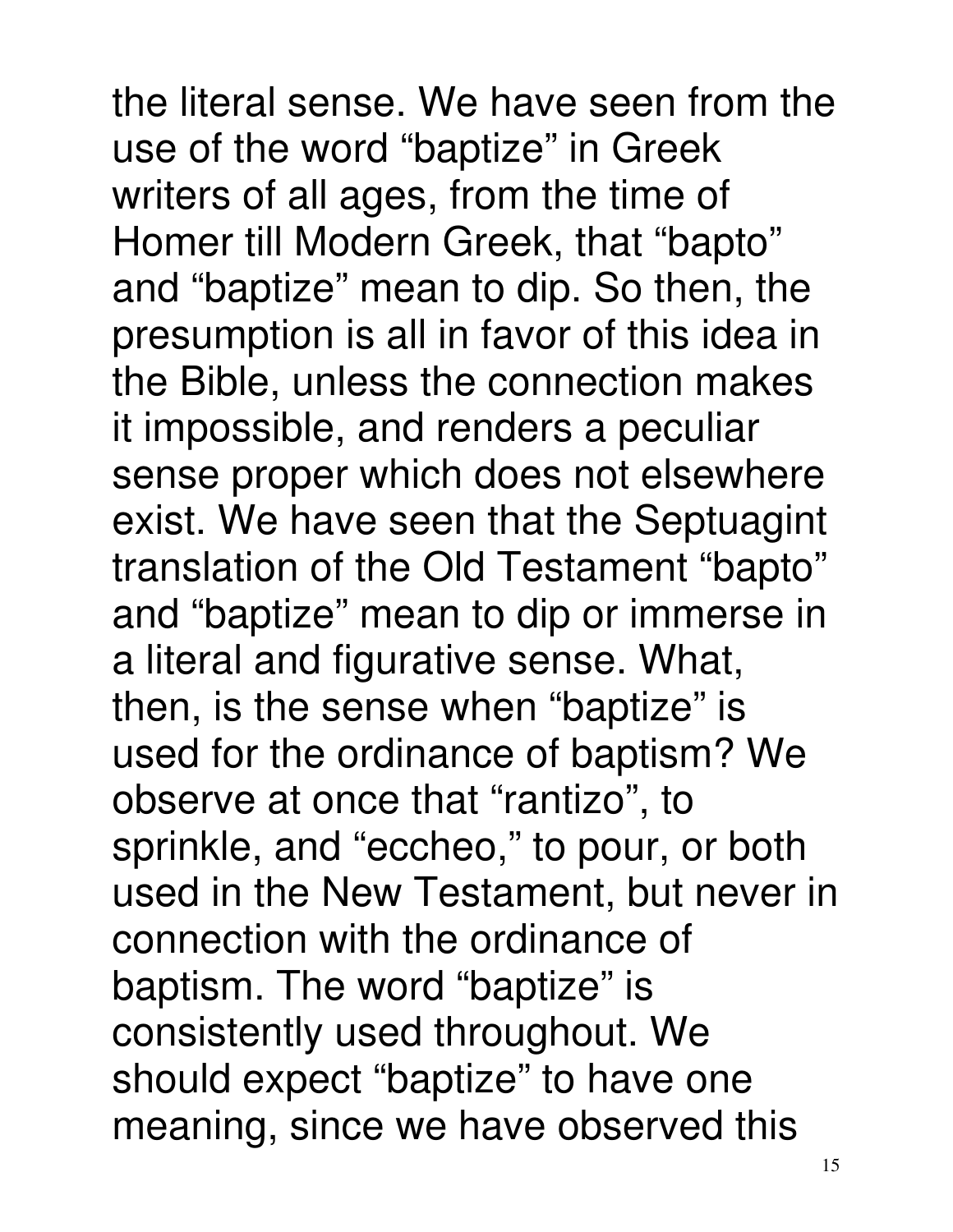to be true of it elsewhere. This one meaning should run through all the figurative uses of the word also. We suggest that one use successively, pour, sprinkle, immerse in every instance in the New Testament where the word baptize, or baptism, occurs. The result will completely remove pour and sprinkle from serious consideration. **Dip or immerse will suit every time.** The circumstances surrounding the ordinance of baptism naturally suggest immersion. Jesus went down into the water. And came up out of the water (MAR 1:10).

The baptism took place while down in the water. If the word "baptize" elsewhere always means immerse, certainly there is nothing here to make it otherwise. The New Testament descriptions of various baptisms suggest an immersion. Moreover, Paul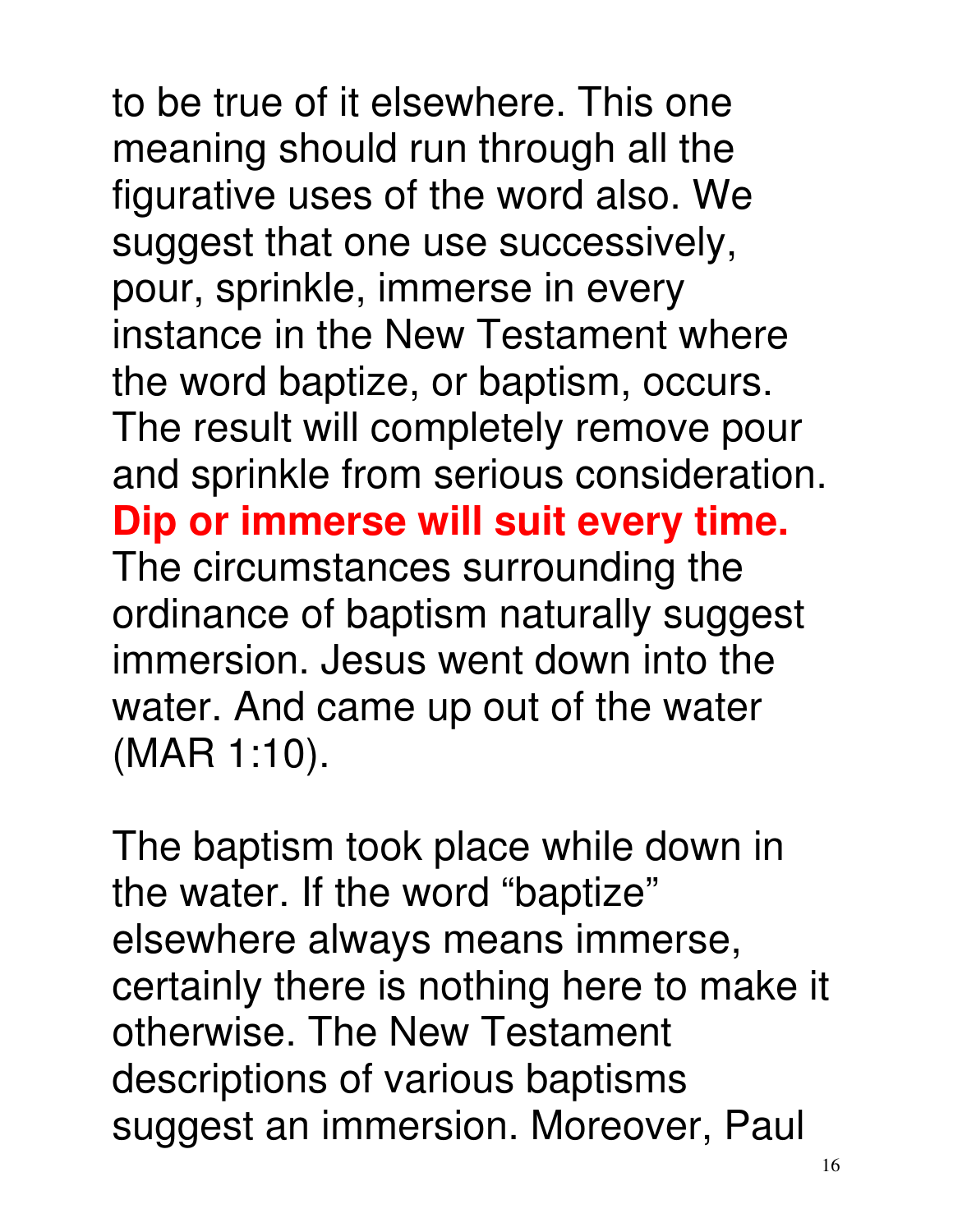has drawn a picture of what baptism is like. In Romans 6:4 he tells us that baptism is like death, burial and resurrection. (See also COL. 2:12). The very symbolism of baptism demands going down into and rising from the water. It is impossible to picture burial and resurrection by pouring or sprinkling. Immersion does do it, and nothing else does. The argument is complete, as complete as it is possible to make any argument. No real objection can be found in Scriptures. The number baptized at Pentecost does not show immersion to be impossible. Baptist missionaries among the Telugus have duplicated this experience several times. Jerusalem was well-supplied with large pools, and always had plenty of water. The baptism of the jailer at Philippi is entirely possible. It is not stated when the baptism took place. Baptism by immersion is common in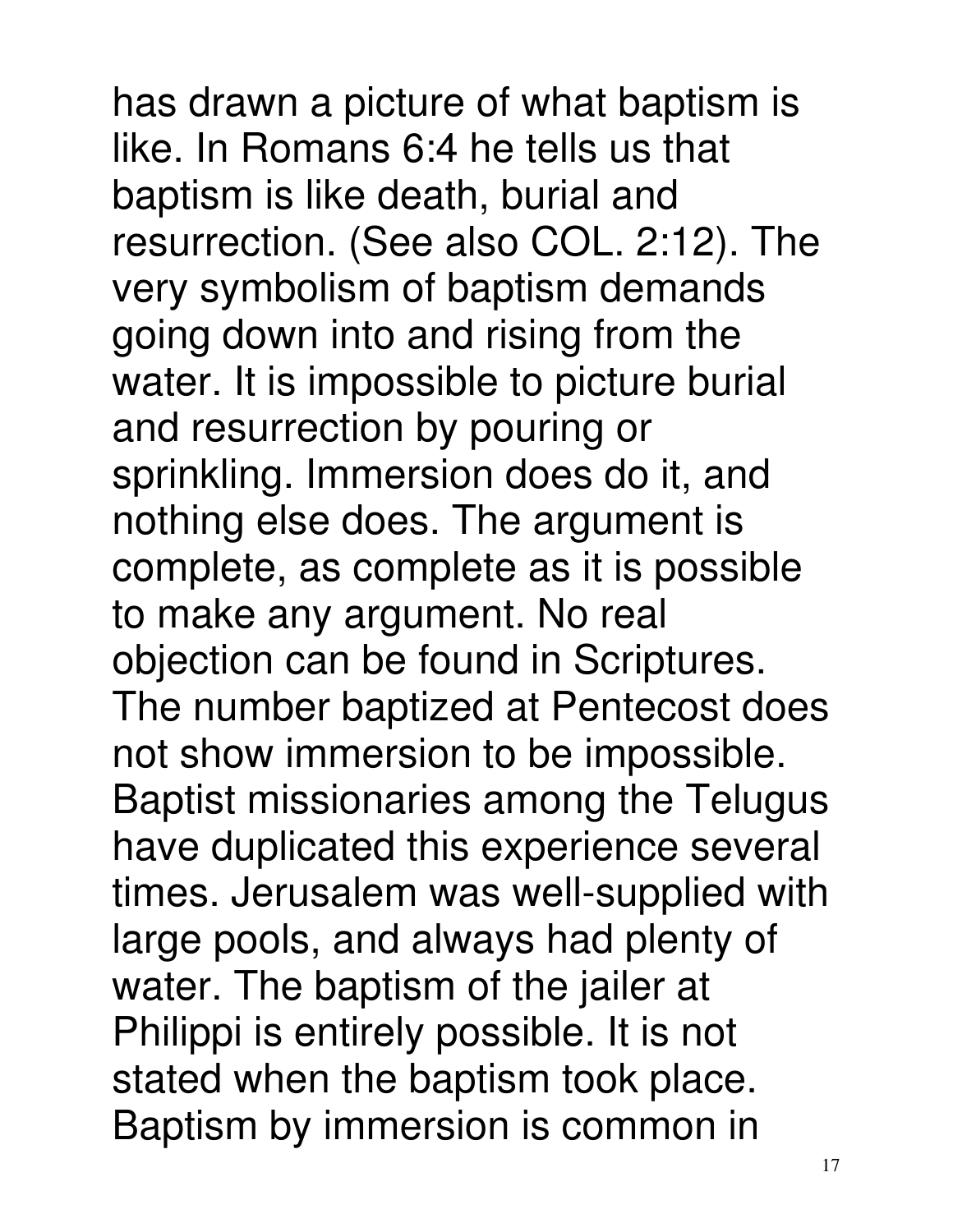jails now. Water can be found in plenty when it is wanted. But, one many say, suppose water could not be found, then what? Do nothing. Baptism is not essential for salvation. A man in a desert can wait till he gets out of the desert, if he ever does. If we do not know that Jesus was immersed in the Jordan, we do not know anything about the Bible.

#### **What Will You Do?**

If Jesus was immersed, you should wish to be immersed also. You ought not to be willing to do something else. If He went all the way from Nazareth to the Jordan to be immersed by John, we ought not to say anything about convenience now. It is not a question of what we would rather do. Jesus was immersed. Will you be content with doing something else for your own